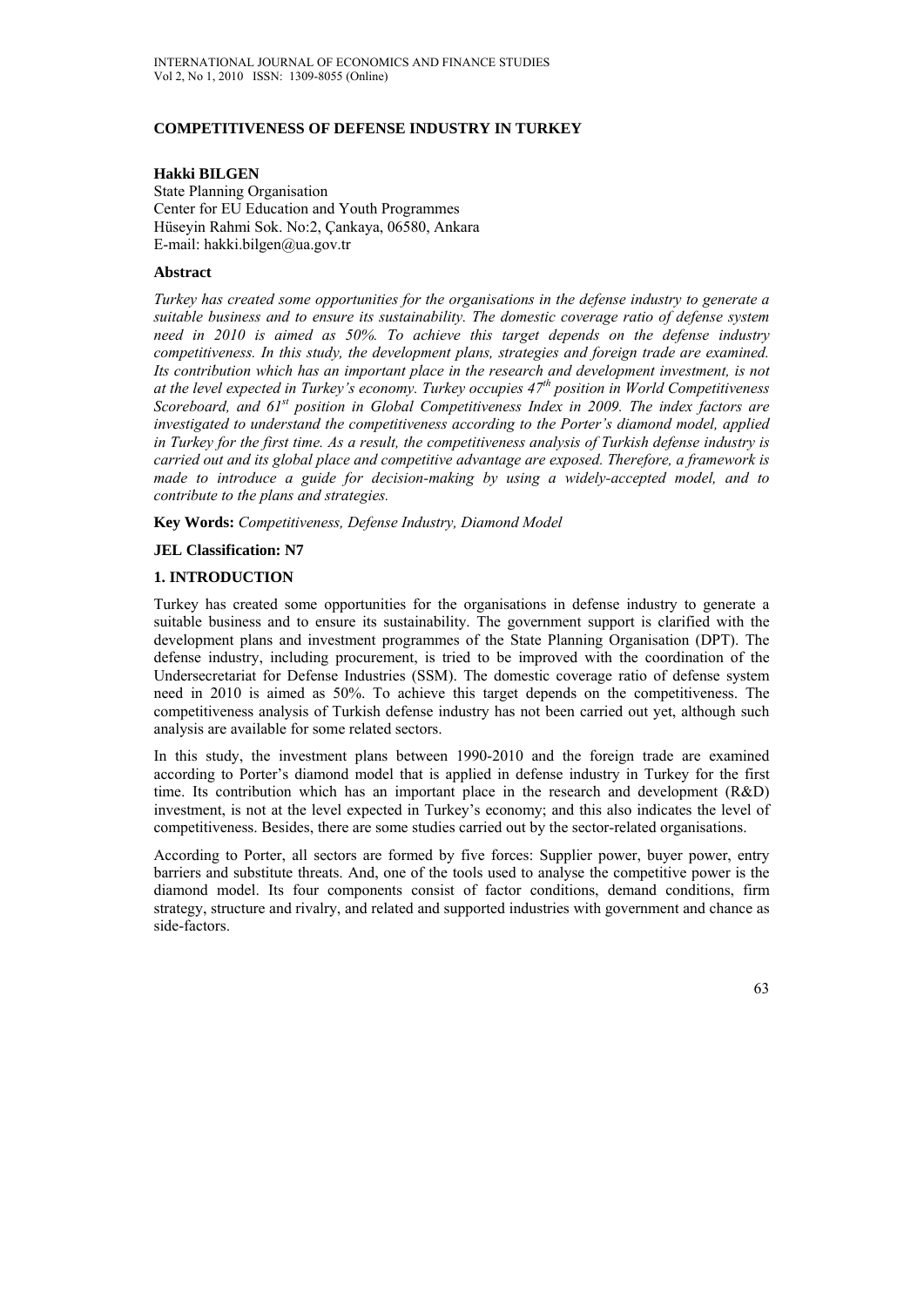Turkey occupies  $47<sup>th</sup>$  position in World Competitiveness Scoreboard (WCS), and  $61<sup>st</sup>$  position in Global Competitiveness Index (GCI) in 2009. In this study, the factors used in the diamond model are determined in accordance with WCS and GCI. As a result, the competitiveness analysis of Turkish defense industry is carried out, and its global place and competitive advantage are exposed. Therefore, a framework is made to introduce a guide for decision-making by using a widely-accepted model, and to contribute to the plans and strategies.

# **2. COMPETITIVENESS INDEX**

The GCI is developed by World Economic Forum (WEF) and is used in the Global Competitiveness Report (GCR) that measures 133 countries on the basis of 110 criteria (GCR, 2009). The WCS is published by International Institute for Management Development (IMD) as part of World Competitiveness Yearbook (WCY) that measures 57 countries on the basis of 329 criteria. (WCY, 2009).

Switzerland is in the  $1<sup>st</sup>$  rank in GCI and in the  $3<sup>rd</sup>$  in each of the sub-indexes for basic requirements, efficiency enhancers and innovation factors. USA is in the 2<sup>nd</sup> rank in GCI and in the 1<sup>st</sup> for efficiency enhancers and 1<sup>st</sup> for innovation factors (GCR, 2009). It can be stated that the institutions, infrastructure, higher education and training, labour market efficiency, business sophistication and innovation factors are very important for GCI. According to WCY, Singapore in 1<sup>st</sup> rank in government efficiency; Hong Kong in business efficiency; and USA in economic performance, infrastructure, and in overall efficieny (WCY, 2009). It is clear that the economy and infrastucture factors are very important for the overall efficieny. As a common result on two indexes, the factors related with the economical performance, labour market efficiency, innovation and infrastructure including education are considered as the main determining variables of competitiveness.

Turkey is in the  $61<sup>st</sup>$  rank in the GCI, and in the  $47<sup>th</sup>$  rank in the overall efficieny of WCY. The best GCI score is the market size; and, the worst is the labour market efficieny. The best WCY score is the management practices; and, the worst is the societal framework. Turkey benefits from its large market with GCI rank is 15. However, the employment conditions are the most severe subject to handle as it is obvious from its 120<sup>th</sup> place in the rank for the labour market efficiency. It is also helpful to look at the historical data about Turkey's GCI ranking between 2000 and 2009 in order to see the change. Turkey's place does not considerably change while the number of the countries increase (Table-1).

| Year              | 2000   2001 |                          |    |     |     |    | $\vert$ 2002 $\vert$ 2003 $\vert$ 2004 $\vert$ 2005 $\vert$ 2006 $\vert$ 2007 $\vert$ 2008 $\vert$ |  | 2009           |
|-------------------|-------------|--------------------------|----|-----|-----|----|----------------------------------------------------------------------------------------------------|--|----------------|
| Ranking, GCI      | 40          |                          | 69 | 62  | 66  | 66 |                                                                                                    |  | 6 <sub>1</sub> |
| Number of Country | 59          | $\overline{\phantom{a}}$ | 80 | 102 | 104 |    |                                                                                                    |  |                |

## **Table-1: GCI Ranking of Turkey, 2000-2009**

# **3. TURKEY'S STRATEGY AND PLANS**

DPT prepared the  $9<sup>th</sup>$  Development Plan (DP) with the vision of "Turkey, a country ..., globally competitive ..." and a strategic objective of "increasing competitiveness". The other objectives are "increasing employment, strengthening human development and social solidarity, ensuring regional development, increasing quality and effectiveness in public services" (DPT, 2006:12) that are directly or indirectly related with the competitiveness objective. There are 28 sub-factors in the economic and social development axes for the vision that can be considered as compatible with the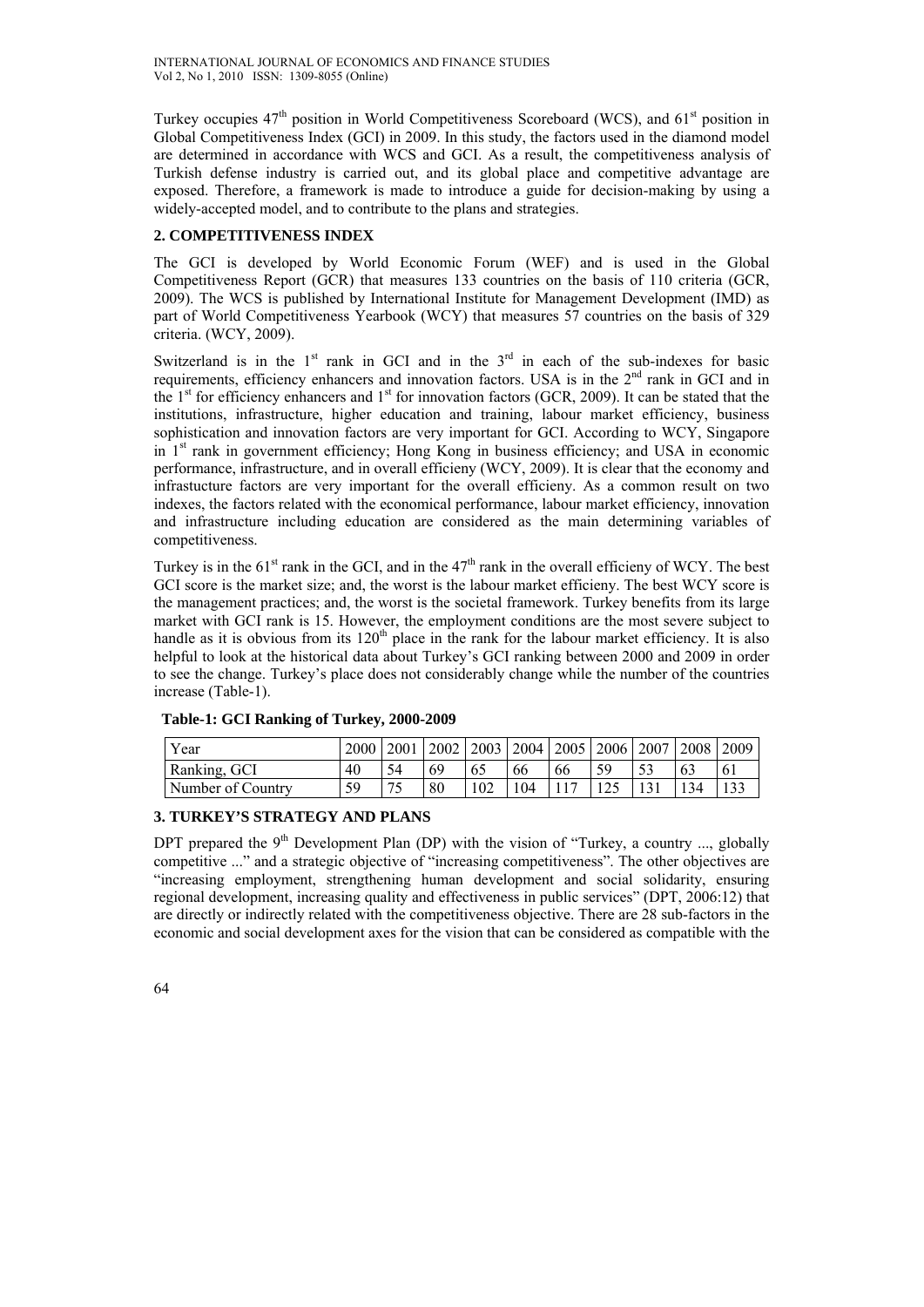factors used to determine the competitiveness index developed by WEF and IMD. This proves that Turkey has already had strategy and plans for increasing its competitiveness in the world. In 6<sup>th</sup> DP, the domestic production of defense systems and the communication investments on national defense and security; in  $7<sup>th</sup>$  DP, improving the national R&D competence in the field of defense and energy; and in  $8<sup>th</sup>$  DP, increase in competitiveness by using advanced technologies in defense and space industries are higlighted.

The strategic initiative is the Vision 2023 technology foresight conducted by the Scientific  $\&$ Technological Research Council of Turkey to build a science and technology strategy with its technology roadmaps. A part of its vision is related with becoming competent on science, technology and innovation in the field of defense, aviation and space.

# **4. DEFENSE INDUSTRY IN TURKEY**

SSM is responsible to provide solutions within international competition like procurement, reconstruction and cooperation. And one of the most important data provider is the Defense Industry Manufacturers Association which gathers the defense industry in a network. There are 88 organisations settled in 17 provinces, Adana, Ankara, Balıkesir, Bursa, Düzce, Eskişehir, Giresun, İstanbul, İzmir, Kayseri, Kırıkkale, Kocaeli, Niğde, Sakarya, Samsun, Tekirdağ, Trabzon (TOBB, 2009). There is a specific concentration of companies for informatics sector, mainly in Ankara and İstanbul. But, it is so unexpected that there is no in the highly industrialised provinces like Bolu, Denizli, Gaziantep, Mersin and Konya.

# **5. GLOBAL COMPARISON**

To determine the level of defense industry of the countries, it is necessary to compare the data about the subject-related indicators to find the qualification. The most updated international information can be obtained from the sources like Software Engineering Institute (SEI), NATO, the Stockholm International Peace Research Institute (SIPRI); and, the national data from SSM.

# **5.1. Capability Maturity Model Integration**

CMMI level of companies and the number of certificates are good indicators. CMMI is a process improvement approach that provides organisations with the essential elements of effective processes. Although there are 33 companies in electronics and software field, out of 88, only 6 of them operating in defense industry (Cybersoft, TAI, Koç Savunma, Koç Sistem, Ulusal CAD-GIS, Siemens, Karel, Milsoft Bilişim ve Yazılım, Tübitak MAM ve UEKAE) hold CMMI certificate, besides globally 3.064 companies (CMMI, 2010).

## **5.2. NAMSA contract awards**

The number of NATO Maintenance and Supply Agency (NAMSA) contract awards owner might show the capacity and activity of Turkish companies in the supply of spare parts and arranging maintenance and repair services. According to the purchase orders awarded by NAMSA with a value of 75.200  $\epsilon$  and above between 01 July and 30 December, 2009, the total order value to the Turkish contractors is 71.617.604.72  $\epsilon$ . But there are only 2 companies (construction: Ahmet Aydeniz, FEKA, Metag, Yenigün, Yüksel, Zafer, and Gemaş, Heliavias, TAI, ALA) operating in the defense industy in this list (NAMSA, 2010).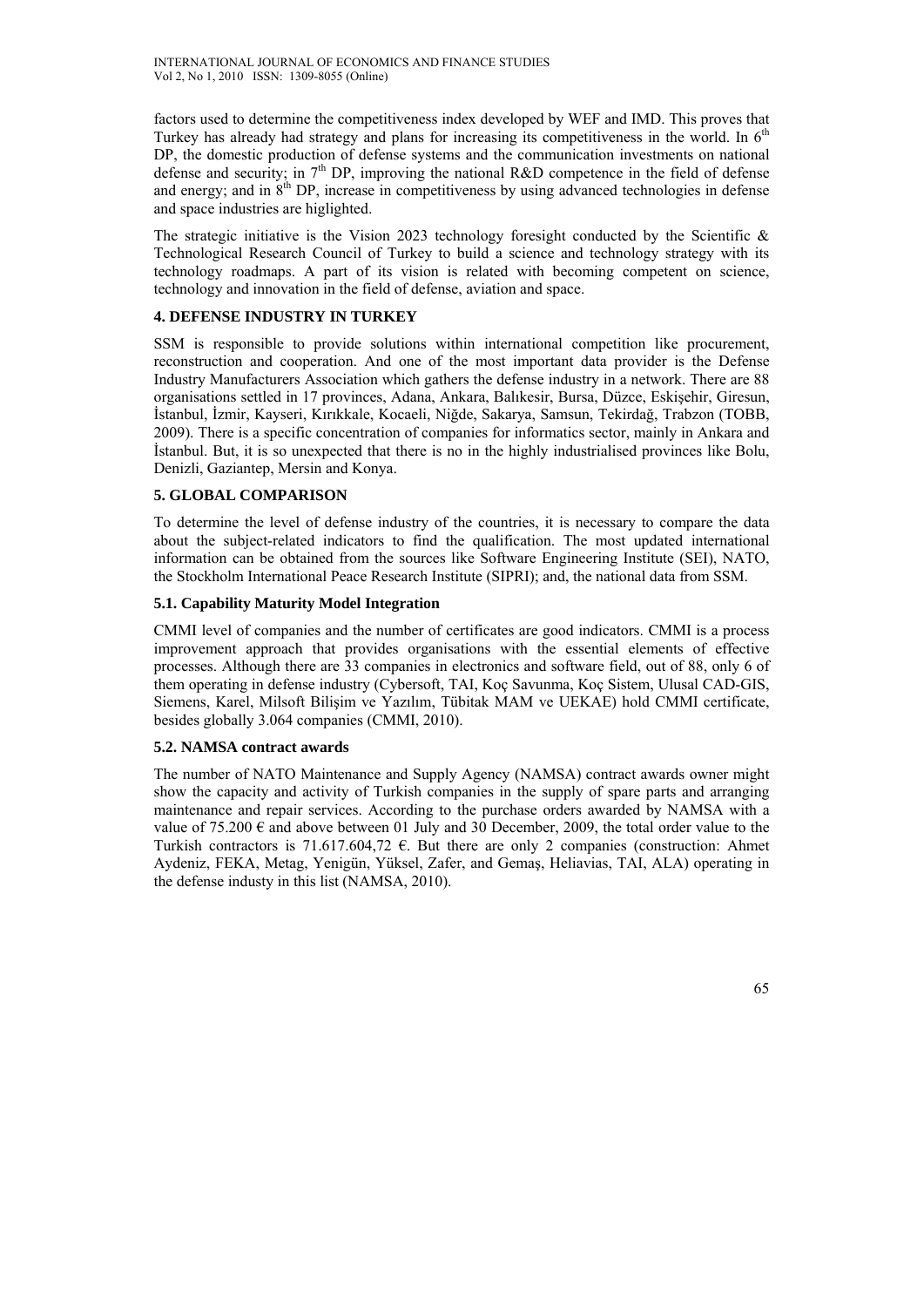# **5.3. Military expenditure**

The military expenditure and the share of gross domestic product (GDP) can be used to compare the military activities of the countries. SIPRI produces the data of 173 countries with military expenditure on the armed forces, peacekeeping forces, defense ministries and other government agencies engaged in defense projects, the paramilitary forces and the military space activities. (SIPRI, 2009). The military expenditure and share of GDP of Turkey are given in Table-2 (SIPRI DB, 2010).

| Year | $$x10^6$ | $\sqrt[9]{\text{ of }}$ Year<br><b>GDP</b> | $$x10^6$        | $%$ of<br><b>GDP</b> | Year         | $$x10^6$              | % of $\vert$ ,<br>GDP | Year | $$x10^6$                | $%$ of<br><b>GDP</b> |
|------|----------|--------------------------------------------|-----------------|----------------------|--------------|-----------------------|-----------------------|------|-------------------------|----------------------|
| 1988 | 7.246    |                                            | 2.9 1994 11.840 |                      |              | 4,1 2000 15.885       |                       |      | $3,7$   2006   [13.016] | [2,5]                |
| 1989 | 8.385    |                                            | 3,1 1995 12.162 |                      |              | 3,9 2001 14.562       |                       |      | $3,7$   2007   [11.155] | $[2,1]$              |
| 1990 | 10.129   |                                            | 3,5 1996 13.618 |                      |              | 4,1   2002   15.494   |                       |      | $3.9$   2008   [11.663] | N/A                  |
| 1991 | 10.405   |                                            | 3,8 1997 14.188 |                      |              | 4,1 2003 13.984       | 3,4                   |      |                         |                      |
| 1992 | 10.957   |                                            | 3,9 1998 14.866 |                      | $3,3$   2004 | 12.762                | 2,8                   |      |                         |                      |
| 1993 | 12.107   |                                            | 3,9 1999 16.413 |                      |              | $4.0$   2005   12.055 | 2,5                   |      |                         |                      |

 **Table-2: Military Expenditure of Turkey, [ ]=SIPRI Estimates** 

The world's top 15 military spenders in 2008 (USA, China, France, UK, Russia, Germany, Japan, Italy, Saudi Arabia, India, South Korea, Brazil, Canada, Spain, Australia), accounted for 81,4% of world military spending. USA, with 607 billion \$ and 41,5% of world share (SIPRI, 2009:182,183). The 10 largest arms-producing companies are Boeing, BAE Systems, Lockheed Martin, Northrop Grumman, General Dynamics, Raytheon, EADS, L-3 Communications, Finmeccanica, Thales in the order of their arms sales in 2007 (SIPRI, 2009:12). USA and Russia are the largest exporters, 31% and 25% global share, respectively. Turkey is the biggest exporter from Germany (SIPRI, 2009:14).

The defense industry volume of Turkey, increases from 2001 and reaches 2,3 billion \$ in 2008, more than 15% annual growth. This value covers only the revenue of the companies. Considering the export performance, 37% of increase is observed from 2007 to 2008. R&D expenditure from equities realised as 120,19 million \$ in 2007 and 228,23 million \$ in 2008, with an increase of 90%.

| Year | Revenue  | Exports | R&D from<br>Equities | Year | Revenue     | <b>Exports</b> | R&D from<br>Equities |
|------|----------|---------|----------------------|------|-------------|----------------|----------------------|
| 1997 | 1.205,00 | 138,00  | 34.00                | 2003 | 1.301,00    | 331,14         | 58,43                |
| 1998 | 968,40   | 80,03   | 40,79                | 2004 | 1.337,12    | 196,34         | 63,86                |
| 1999 | 1.074,61 | 84,41   | 41,63                | 2005 | 1.591,16    | 337,42         | 78,51                |
| 2000 | 851,85   | 123,44  | 43,08                | 2006 | 1.720,41    | 351,99         | 90,09                |
| 2001 | 848,90   | 134,06  | 24,41                | 2007 | 2.010,60    | 420,41         | 120,19               |
| 2002 | 1.062,38 | 247,73  | 48,91                | 2008 | $2.317,82*$ | $576,34*$      | $228,23*$            |

**Table-3: Turkish Defense Industry (TOBB, 2009:22), \*(SSM, 2010), \$x10<sup>6</sup>**

#### **5.4. European technology platforms**

EU  $7<sup>th</sup>$  Framework Program aims at strengthening the scientific and technological foundation of Europe, supporting the industrial competition and encouraging the collaboration based on 4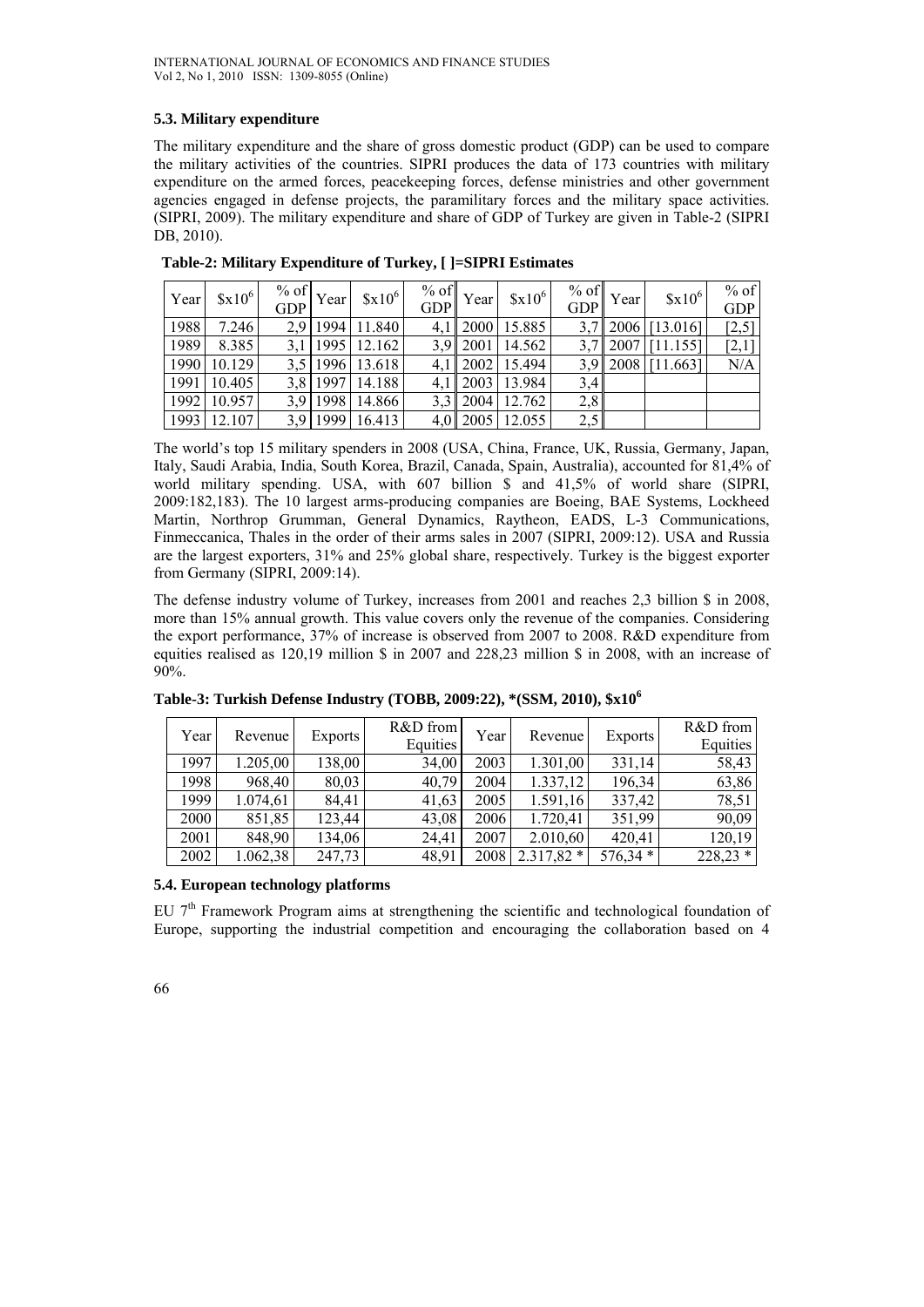specific programmes; Cooperation, People, Ideas and Capacities. Most of the subject areas of Cooperation are directly related with defense industry like IT, nanotechnology, energy, transport, security and space. One of the supports to trans-national cooperation is the European Technology Platforms (ETP) and there were 36 ETPs in 2008. Turkish companies should participate ETPs at least as an associate. There are 211 partnership proposals made by Turkish companies in 2009 (CORDIS, 2010). Among them, only 6 of them, Tübitak MAM (6), UEKAE (1), Mikes (1), Havelsan (2), Koç Sav (1) and Milsoft (1), are interested in totally 12 projects as given in paranthesis.

# **6. COMPETITIVENESS ANALYSIS**

The five competitive forces and the diamond models developed by Porter are widely used to determine the competitiveness of a country and a sectoral cluster. In any industry, whether it is domestic or international or produces a product or a service, the rules of competition are embodied in five competitive forces: the entry of new competitors, the threat of substitutes, the bargaining power of buyers, the bargaining power of suppliers, and the rivalry among the existing competitors (Porter, 1998). The buyer power influences the prices, as does the threat of substitution, and can also influence cost and investment, because they demand costly service. The bargaining power of suppliers determines the costs of raw materials and other inputs. The intensity of rivalry influences prices as well as the costs of competing in areas such as plant, product development, advertising, and sales force. The threat of entry places a limit on prices, and shapes the investment required to deter entrants.

Porter's theory of national competitive advantage is based upon an analysis of the characteristics of the national environment which identifies four sets of variables which influence firms' ability to establish and sustain competitive advantage within international markets. These interacting determinants form Porter's diamond. "Factor (input) conditions" are analysed as the characteristics of production, processes and their relationship to competitiveness. In detail; basic factors such as natural resources, climate, location and demographies and advanced factors such as communication infrastructure, sophisticated skills and research facilities. Basic factors can provide initial advantages, conversely, disadvantages in basic factors can create pressures to invest in advanced factors. "Demand conditions" are essential to understand the features of the national environment which are conductive to investment in advanced factors. Firms are typically most sensitive to the needs of their closest customers, hence it is important in shaping the differentiation in domestically-made products and in creating pressures for innovation and quality. "Related and supporting industries" are about the availability of the firms in related fields. There is a tendency for the successful industries to be grouped into clusters. "Firm strategy, structure and rivalry" are related with systematic differences in strategies, structures, goals, managerial practices, individual attitudes and intensity of rivalry. Rivalry is critically important in pressuring firms to cut costs, improve quality and innovate. For "diamond" to positively impact competitive performance usually requires that all four sets of influences are present (Grant, 1991).

## **7. TURKEY'S ANALYSIS**

## **7.1. Factor (input) conditions**

Capital availability: Military expenditure is 11,2 billion \$, less than that of Australia in the  $15<sup>th</sup>$ place with 18,4 billion \$ (SIPRI, 2009), and the share of GDP is 2,1% (Table-2). The revenues are 2 billion \$ in 2007 and 2,3 billion \$ in 2008.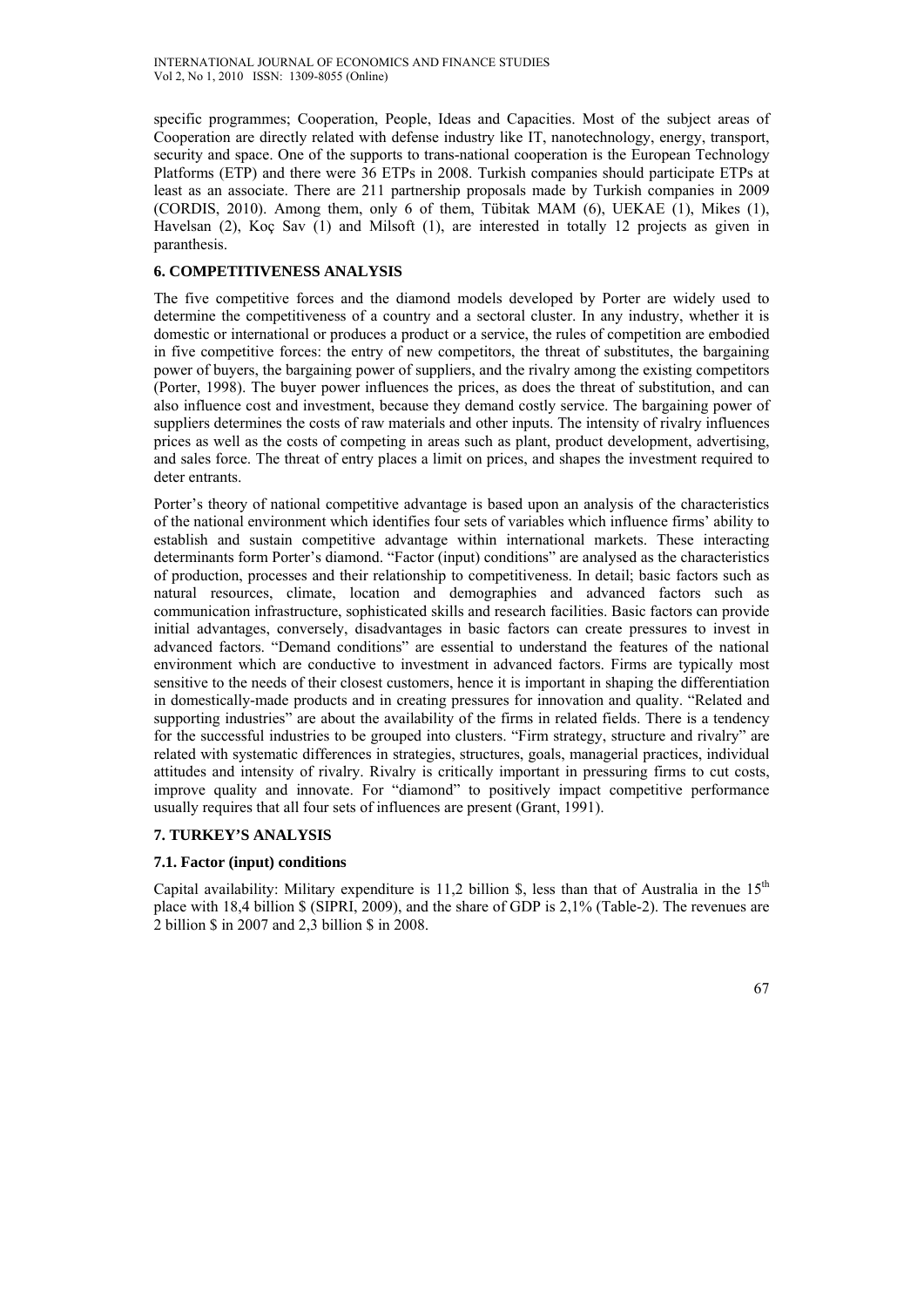Human resources: The skilled and educated labour force is only 17.841 (TOBB, 2009:37). There is a big pool of university graduates. For 2008 and 2009 respectively, 3.508.954 / 4.320.813 graduate, 247.544 / 279.268 master, and 73.244 / 95.502 PhD degrees (TUIK DB, 2010).

Physical infrastructure: There is a noticable transportation advantages as most of the companies are located along the highway between Ankara and İstanbul and there are international ports in İstanbul and İzmit.

Scientific and technological infrastructure: Most of the 88 companies are settled in Ankara and İstanbul like most of the reputable universities and the fully active technology development regions and centers, providing an opportunity for easy access and hence, better knowledge sharing.

Administrative infrastructure: The business registration, rules, licensing, property rights are efficiently applied.

Information infrastructure: All sort of communication facilities are available in the country. All the companies in the sector try to use them to disseminate their data as transparent as possible. But the statistical surveys to discover the sectoral level are not periodically repeated.

Natural endowments: The climate is seasonally variable, and the geography is different. But, the geographical location is suitable for its neighborhood to both Europe and Middle East. The electricity and water supplies are at the desired level despite observable electricity cuts. The conventional energy sources like oil and natural gas are exported. For example, 44,44% of the gross electricity generation in the last quarter of 2006 depends on natural gas (TUIK, 2007). In 2008, the crude oil production and import are 2.160.067 ton and 21.724.235 ton (PIGM, 2010), respectively, resulting in 10,06% domestic coverage ratio.

## **7.2. Demand conditions**

Local customers: There is very demanding local customer, Turkish Armed Forces and Security Directorate. Their needs are so complicated that they are mostly met in global market. Hence, it is vital essential to understand the needs and desires of the customers. As for all the sectors, there is an increasing sophistication due to adoption of EU standards.

Market: There is a large and continuous local market because of the Turkish Armed Forces capacity. The global market is very competitive environment. The export volume of Turkey as a whole country, 420,41 million \$ (Table-3), is less than the volume of Thales, 9,35 billion \$ in 2007 (SIPRI, 2009).

Innovation: The products made by domestic partnerships create a pressure for innovation and quality. Also, the sophisticated customers make the industry to innovate and grow sustainably and force to produce high quality products.

## **7.3. Firm strategy, structure and rivalry**

Competition: There is an open competition among locally based rivals that improve their competitiveness. It is also open to foreign companies due to the characteristics of the defense industry. It causes an increase in foreign direct investment; but, the local companies have difficulty to compete the global ones.

Laws: The procurement law offers equal opportunities for local and foreign companies. In addition, Law No:5746 on the support of R&D and the Amendment No:112 to Law No:5228 on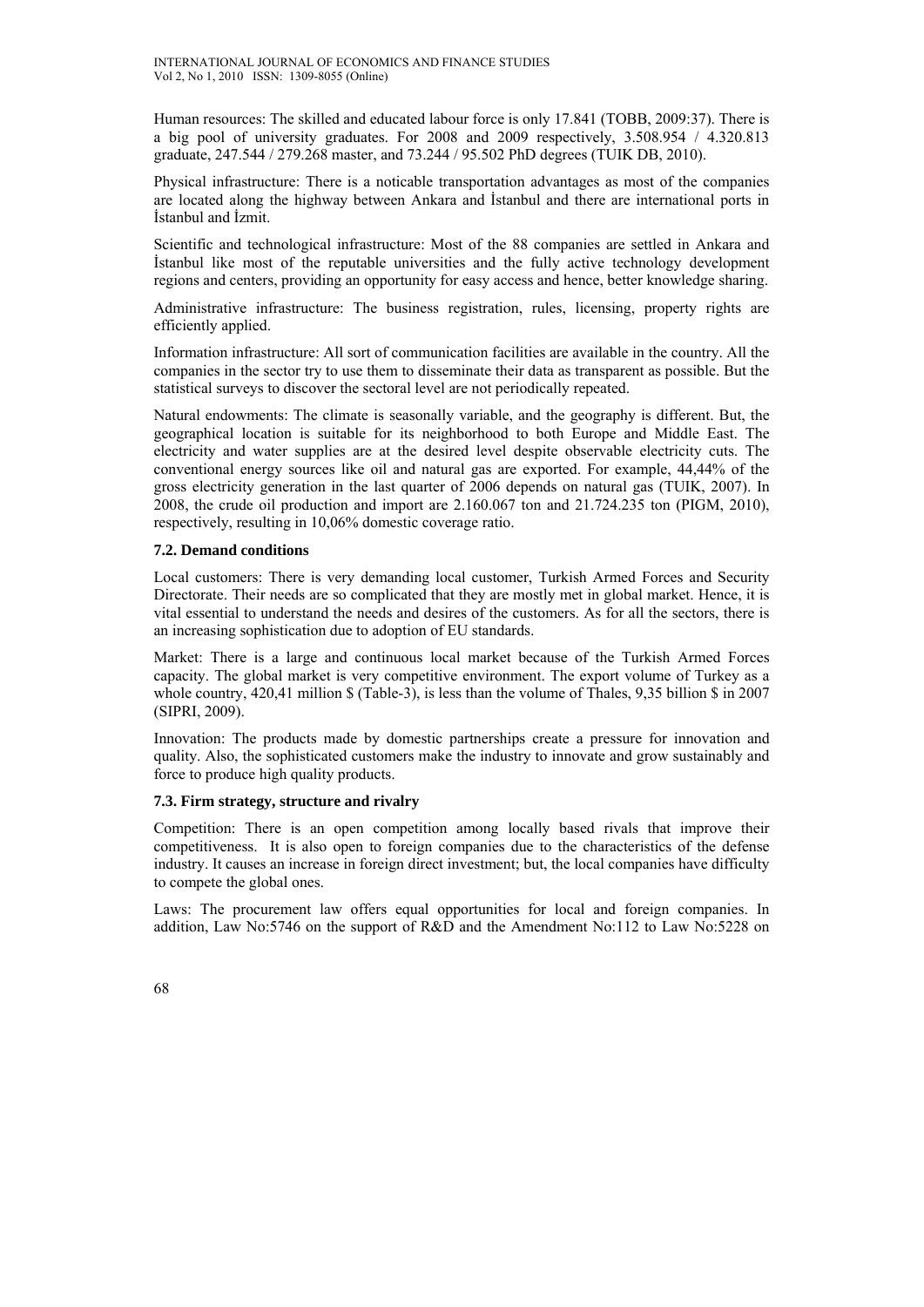the tax exemption encourage the investment and productivity. Besides, EU accession expedites the economic reforms.

Structure: Almost all the companies in the sector are big-sized and most of them apply corporate governance standards; so that they have long-term corporate vision and strategy that bring success. Their management structures are composed of personnel with highly qualified background.

R&D: SSM supports technology intensive R&D, compatible with the needs and objectives of main system projects, with collaboration of industries, universities and research organisations. There are also supports by DPT, Turkey Technology Development Foundation (TTGV), Small and Medium Enterprises Development Organisation (KOSGEB), the Ministry of National Defense and  $7<sup>th</sup>$  FP.

#### **7.4. Related and supporting industries**

Clusters: There are well established clusters in ICT, electronics, automotive with well relationships to universities.

Suppliers: It is easy to access to the qualified local companies in related fields.

Technology development centers: In places where the defense industry locates most of the well organised centers are established with direct connection to universities in Ankara and İstanbul.

#### **7.5. Government**

Privatisation: Privatisation caused the government to decrease its intervention.

Support: There are supports like ICT infrastructure improvement, establishment of new technology development centers like Teknoparkİstanbul.

## **8. CONCLUSION**

As a result, the analysis according to the diamond model reveals that the competitiveness level of Turkey in the defense industry is moderate.

The revenue of the country is 2 billion \$ which is less than the arms sales of 9,35 billion \$ of Thales (SIPRI, 2009) that is the  $10<sup>th</sup>$  largest arms producing company in 2007. The military expenditure is 11,6 billion  $\frac{1}{2}$  while the expenditure of USA at the 1<sup>st</sup> rank is 607 billion  $\frac{1}{2}$ . This indicates that the capital availability is very low when compared globally. In addition, the expenditure as the share of GDP decreases from 4,0 to 2,1 between 1999 and 2007; and the expenditure itself decreases from 16,4 to 11,1 billion \$.

The companies are located mostly in the technology corridor between Ankara and İstanbul. This concentration brings the advantage of a close network and a strong relationships to the technology development centers and universities.

The government provides a considerable support by means of strategies, incentives and regulations. On the other hand, in an open competition environment, the local companies have some difficulties. But those companies are not active in other related fields like NATO construction projects, and do not seem volunteer to receive certificates advantageous in international projects like CMMI, and to apply for EU projects like ETPs.

All these information show consistency with the general competitiveness level. The GCI of Turkey decreases as being ranked at the  $53<sup>rd</sup>$ ,  $63<sup>rd</sup>$  and  $61<sup>st</sup>$  place among 131, 134 and 133 countries, respectively, between 2007 and 2009.